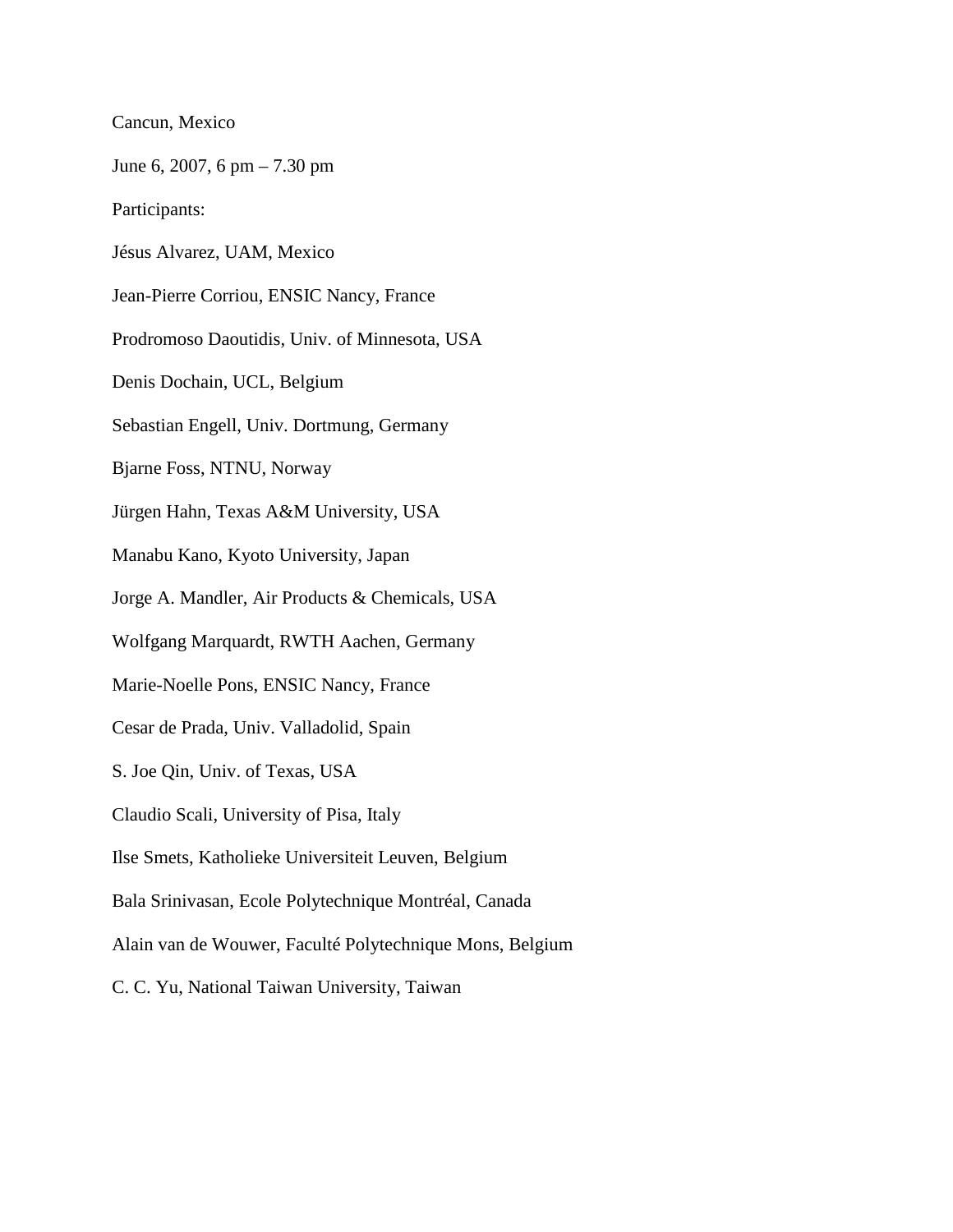1. Report on Dycops/CAB meeting

Dycops: In total, there were 184 regular and 8 invited (keynotes, plenaries) submissions. Three reviews were requested by 6 IPC Co-Chairs per paper. 499 reviews have been obtained which corresponds to 2.6 per paper. The planned rejection rate has been 25 %. The actual rejection rate has been 16 %. 90 papers have been presented as orals. 65 papers have been presented as posters. 27 papers were rejected. 3 of the contributed papers have been promoted to keynote. There was only one no-show paper (poster) due to visa problems.

CAB: There were 98 submissions in total with a reject rate of 16 %. 261 reviews have been handled corresponding to 2.6 per paper. 60 papers have been presented as oral and 22 as poster papers. There were 3 no-show papers (2 orals and 1 poster).

40 % of the attendiees have been registering for both meetings, 40 % for Dycops only and 20 % for CAB only. The conferences have been prepared by a joint team which held 18 teleconferences. Minutes have been distributed to all stakeholders including the TC Chairman.

The Dycops as well as the CAB community considered it to be a great success to have both meetings back to back. This mode should be carried on in the future.

2. IFAC World Congress 2008

The TC 6.1 track will be organized jointly by Juergen Hahn (USA), Wolfgang Marquardt (Germany), Martin Mönnigmann (Germany), C. C. Yu (Taiwan).

There will be at least 4 invited session possible for TC 6.1:

- optimizing control (S. Engell)
- semi-conductor manufacturing  $(S, J, Qin)$
- systems biology (J. Hahn & T. Ogunnaike)
- industrial applications of process control (C. C. Yu)

It should be tried to get a panel of industrialists on top.

The following topics have been identified:

- batch process control (B. Srinivasan)
- chance-constrained model predictive control (P. Li)
- advanced dynamic programming (J. Lee)
- mechanistic modeling (W. Marquardt)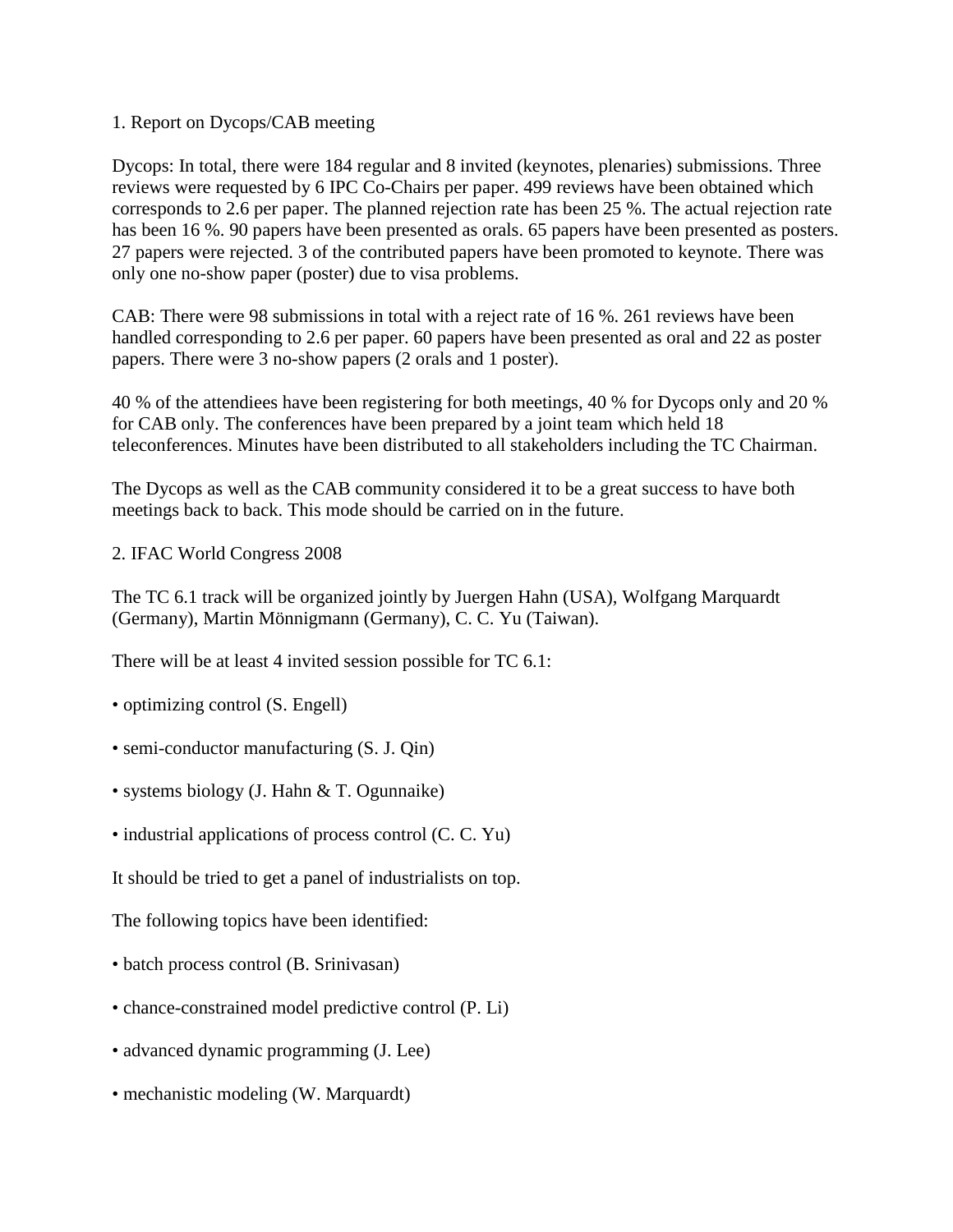Further topics should be solicited by all members.

W. Marquardt will attend IPC Meeting in Toulouse to discuss further options.

#### 3. Adchem 2009

Adchem 2009 will be held in Turkey on the campus of Koc University. The IPC Co-Chairs are S. Engell (D) and J. Mandler (USA). The NOC Chair is Y. Arkun. The program should include new vistas of process control. The major objective is to bring in new and in particular young people into the conference. Non-conventional topics and ideas should be presented. Control theory papers with a relation to the process industries should be solicited. The program should emphasize more a tutorial character of the talks. Tutorials and keynotes should be given a wider floor. The IPC should be enlarged by Chinese representatives to solicit more papers from Asia and in particular from China and Taiwan. There should not be a single theme for the conference. Rather, focused invited sessions should be organized.

An industrial process control conference has been very successfully organized back to back with Adchem 2006 in Brasil. The turkish organizers should consider this option. Ridvan Berber would be a person who could organize such a meeting.

Dycops and Adchem show very similar topics. The IPC of future meetings should try to refocus the profile of the conferences. Adchem should focus more on methods and theory while Dycops should cover all application domains in the process industries. There are still unexplored domains!

# 4. Dycops/CAB 2010

It has been decided jointly between TC 6.1 and TC 8.4 to have the Dycops and CAB conferences also back to back in 2010. There is a bid from Belgium to have the meeting in Leuven in summer 2010. The NOC wil be formed by Ilse Smets, Denis Dochain, Alain van de Wouwer, Philippe Bogaerts and colleagues. M. Kothare and Julio Banga have been suggested as IPC Chairs for the meetings.

# 5. Future meetings

There has been a short discussion on future meetings in 2012 and 2013. These meetings are supposed to be held in the Asia-Pacific geographical region after Europe (2009 and 2010) and the Americas (2006 and 2007). There has been strong interest from India, Australia, Singapore and China. India has been favored as a conference site for Adchem, while Singapore is favored for the joint Dycops/CAB meeting. India is not a member of IFAC yet. This problem has to be resolved. B. Srinivasan will explore opportunities with his Indian colleagues.

#### 6. TC Chair 2008+

For the first time, the TB of IFAC requests to have a formal voting procedure for nominating the next TC Chair who will take over after the World Congress in July 2008. There have been